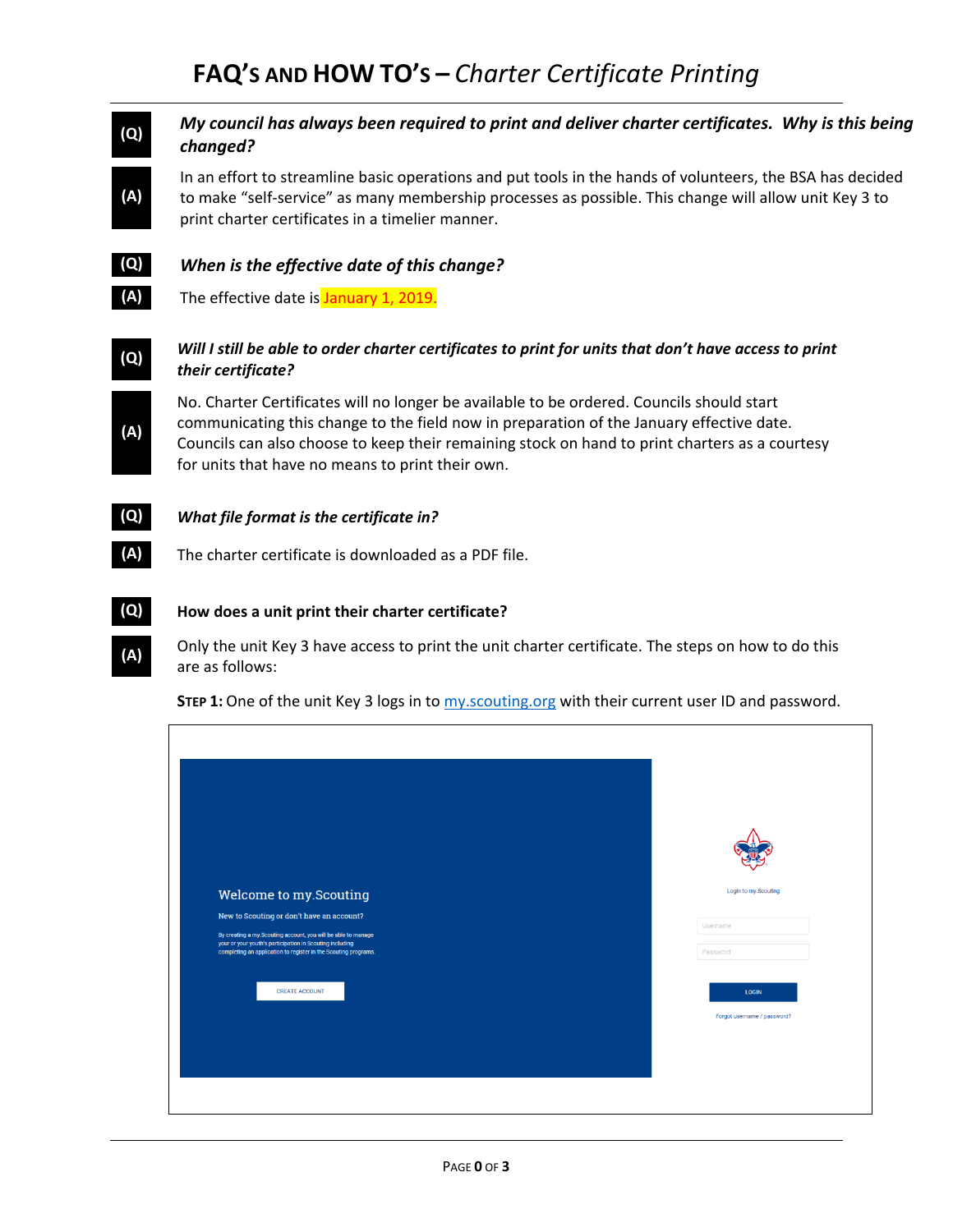**STEP 2:** In the upper left portion of the screen, click on Menu, then the unit you wish to print the charter certificate for (if you are a registered adult in more than one unit, all units you are registered with will be displayed), and then Organization Manager.

| Men                                                          | my Scouting                                     | (A)<br>Welcome Dale Curry                                   |
|--------------------------------------------------------------|-------------------------------------------------|-------------------------------------------------------------|
| Menu                                                         | Empowering you to deliver the Scouting program. |                                                             |
| My Dashboard                                                 |                                                 | $\blacksquare$                                              |
| My Application                                               |                                                 |                                                             |
| > My Recent Tools                                            |                                                 |                                                             |
| > Legacy Web Tools                                           |                                                 |                                                             |
| Crew 0003 - Wapiti 25                                        |                                                 |                                                             |
| > Pack 0292 - Wapiti 25                                      |                                                 | VENTURING<br><b>BOY SCOUTING</b>                            |
| * Troop 0003 - Wapiti 25                                     |                                                 |                                                             |
| <b>Announcements</b><br>Application Manager                  |                                                 | <b>CLICK HERE FOR YOUTH TRAINING</b><br>Е<br>Þ<br>x         |
| $\left( 17\right)$<br>Calendar<br>Invitation Manager         |                                                 | R<br>O<br>N <sub>G</sub>                                    |
| <b>Member Manager</b>                                        |                                                 | <b>EXPLORING</b><br>CLICK HERE TO ACCESS EXPLORING TRAINING |
| My Organization Dashboard                                    |                                                 |                                                             |
| <b>Organization Manager</b><br>Organization Security Manager |                                                 |                                                             |
| Training Manager                                             |                                                 |                                                             |

**STEP 3:** To print the charter certificate, click on the card icon.

A prompt will appear at the bottom of the screen for you to open and print or save an image of the charter certificate. Click Open to display and print the certificate.

| $\left( \bullet$<br><b>Organization Manager</b> >                                                | my Scouting                               | Welcome Dale Curry     |              |
|--------------------------------------------------------------------------------------------------|-------------------------------------------|------------------------|--------------|
|                                                                                                  | <b>Settings</b><br><b>Details</b>         |                        |              |
|                                                                                                  | <b>Organization Details</b>               |                        |              |
| 0003 (Greensburg United Methodist Church)<br><b>SAND</b><br>ô                                    | <b>Greensburg United Methodist Church</b> | Chartered Organization | $\lambda$    |
|                                                                                                  | <b>Effective Date</b>                     | 01/01/2018             |              |
|                                                                                                  | <b>Expiration Date</b>                    | 12/31/2018             |              |
|                                                                                                  | *≡                                        |                        |              |
|                                                                                                  | <b>Executive Officer (IH)</b>             | <b>Dale Curry</b>      |              |
|                                                                                                  | <b>Chartered Organization Rep. (CR)</b>   | <b>Dale Curry</b>      |              |
|                                                                                                  | debra.kendrew@scouting.org                | $\bullet$              |              |
|                                                                                                  |                                           |                        |              |
|                                                                                                  |                                           | 0                      |              |
|                                                                                                  |                                           | 0                      |              |
|                                                                                                  | Œ                                         | 0                      |              |
|                                                                                                  |                                           | $\bullet$              |              |
|                                                                                                  | <b>WALKER MARKET WORKERSHIP</b>           |                        | $\checkmark$ |
|                                                                                                  |                                           |                        |              |
| Do you want to open or save 524_407_RecharterCert_Fillable2.pdf (242 KB) from myqa.scouting.org? | Open                                      | Cancel<br>Save<br>▼    | $\times$     |